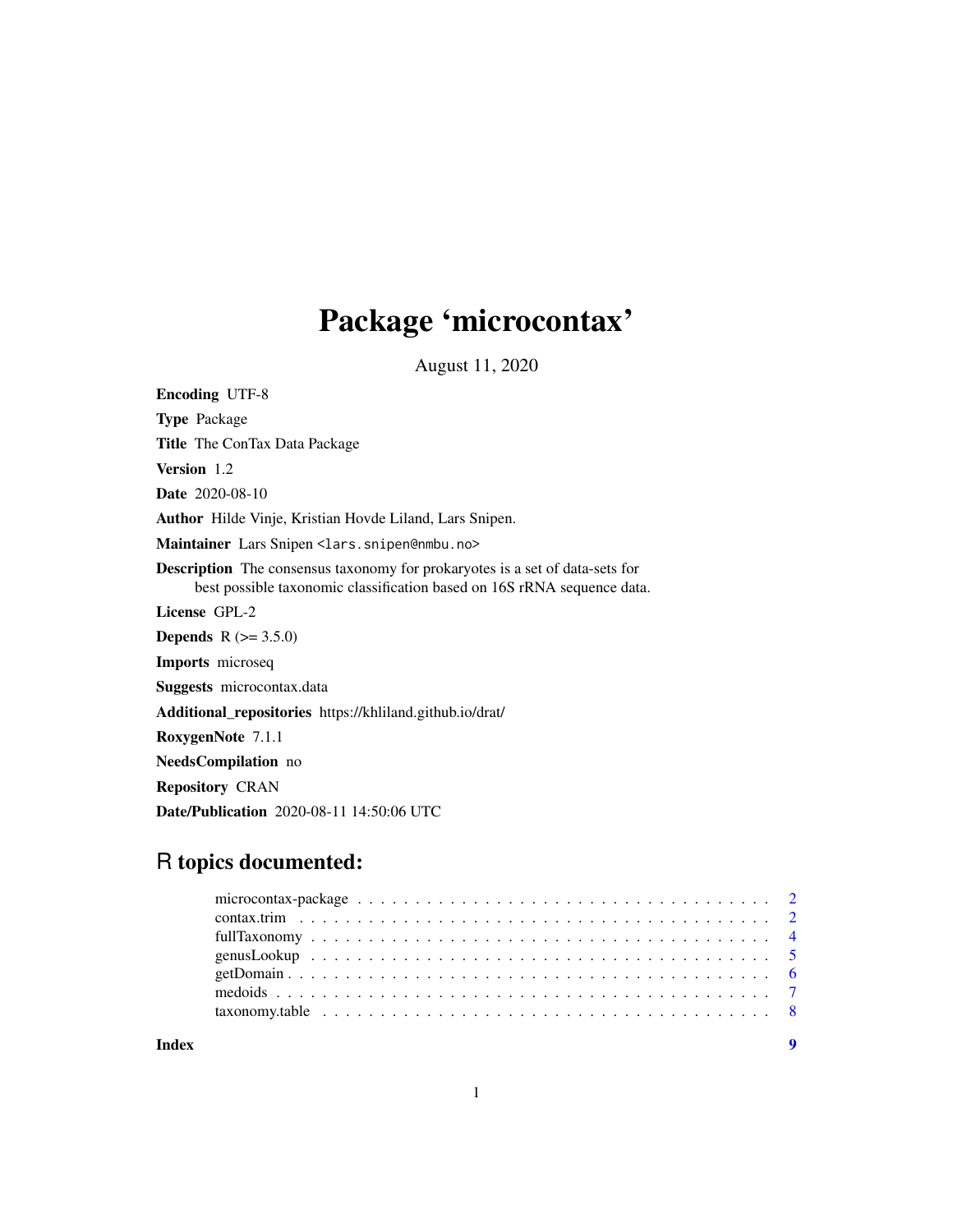<span id="page-1-0"></span>microcontax-package *The ConTax data package*

#### Description

The consensus taxonomy for prokaryotes is a package of data sets designed to be the best possible for training taxonomic classifiers based on 16S rRNA sequence data.

#### Usage

microcontax()

#### Details

| Package: | microcontax |
|----------|-------------|
| Type:    | Package     |
| Version: | 1.2.        |
| Date:    | 2020-06-06  |
| License: | GPL-2       |

#### Author(s)

Hilde Vinje, Kristian Liland, Lars Snipen. Maintainer: Lars Snipen <lars.snipen@nmbu.no>

#### See Also

[microseq](#page-0-0)

<span id="page-1-1"></span>contax.trim *The ConTax data set*

#### Description

The trimmed version of the ConTax data set.

#### Usage

data(contax.trim)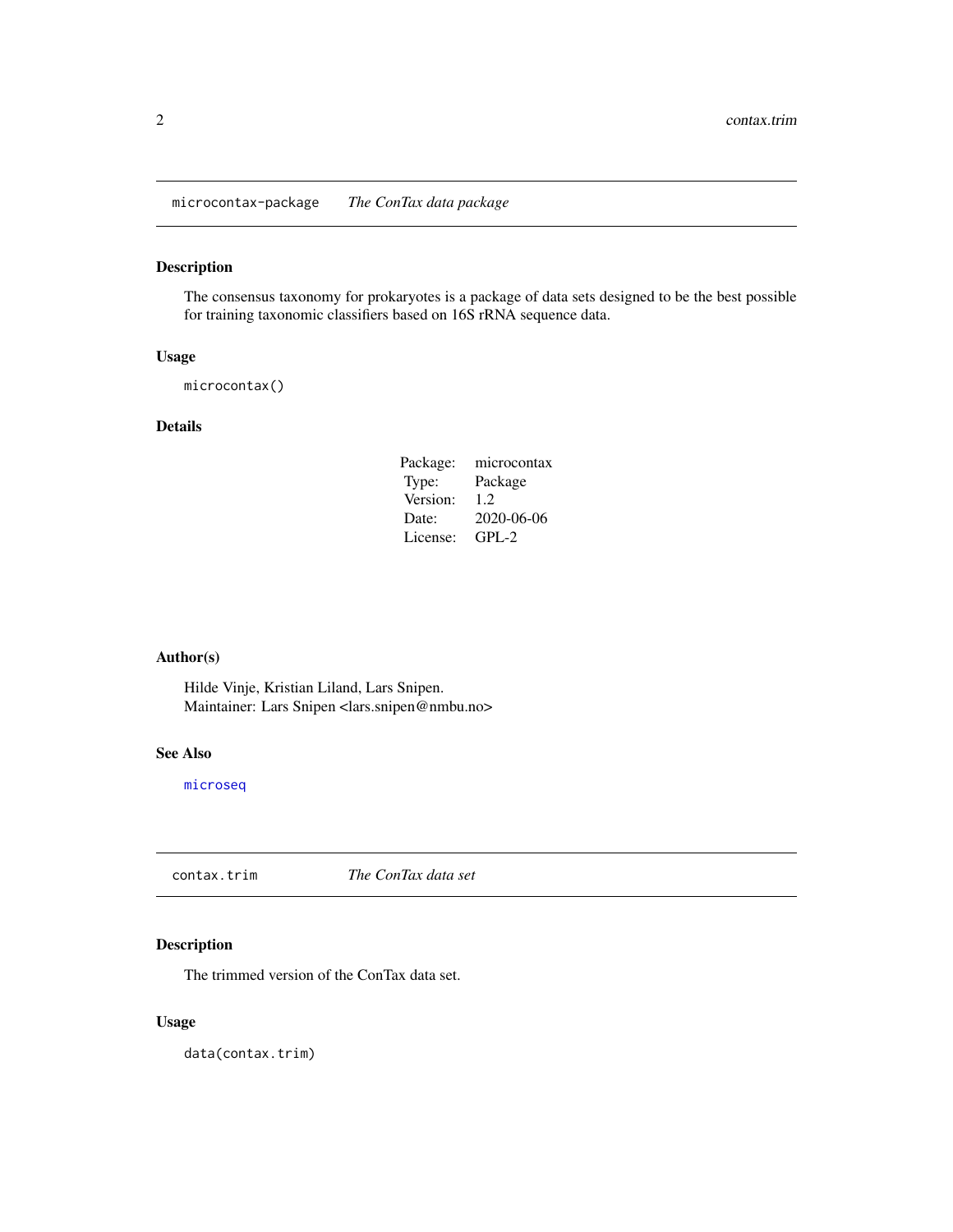#### <span id="page-2-0"></span>contax.trim 3

#### Details

contax.trim is a data.frame object containing 38 781 full-length 16S rRNA sequences. It is the trimmed version of the full data set (see below). Large taxa (many sequences) have been trimmed as described in Vinje et al. (2016) to obtain a data set with a more even representation of the prokaryotic taxonomy.

The contax.full is the full consensus taxonomy data set as described in Vinje et al. (2016). The data set is too large for CRAN and thus available as a separate package microcontax.data. See example below for how to obtain contax.full.

The Header of every sequence starts with a unique tag, in this case the text "ConTax" and some integer. This is followed by a token describing the origin of the sequence. It is typically

"Intersection=SRG"

meaning it is found in both the Silva, RDP and Greengenes data repository. Intersections can also be SR, SG and RG if the sequence was found in two repositories only. The taxonomy information for each sequence is found in the third token. It follows a commonly used format:

```
"k_<...>;p_<...>;c_<...>;o_<...>;f_<...>;g_<...>;"
```
where  $\lt$ ... is some proper text. The letters, followed by a double underscore, refer to the taxonomic levels Domain (Kingdom), Phylum, Class, Order, Family and Genus. Here is an example of a proper string:

"k\_\_Bacteria;p\_\_Firmicutes;c\_\_Bacilli;o\_\_Bacillales;f\_\_Staphylococcaceae;g\_\_Staphylococcus;"

As long as this format is used the taxonomy information can be extracted by the supplied extractorfunctions [getDomain](#page-5-1), [getPhylum](#page-5-2),...,[getGenus](#page-5-2).

#### Author(s)

Hilde Vinje, Kristian Hovde Liland, Lars Snipen.

#### See Also

[medoids](#page-6-1), [getDomain](#page-5-1), [contax.full](#page-0-0).

#### Examples

```
data(contax.trim)
dim(contax.trim)
```

```
# Write to FASTA-file
## Not run:
writeFasta(contax.trim,out.file="ConTax_trim.fasta")
```

```
# Install microcontax.data with the BIG contax.full data set
if (!requireNamespace("microcontax.data", quietly = TRUE)) {
install.packages("microcontax.data")
}
# Load data
data("contax.full", package = "microcontax.data")
```
## End(Not run)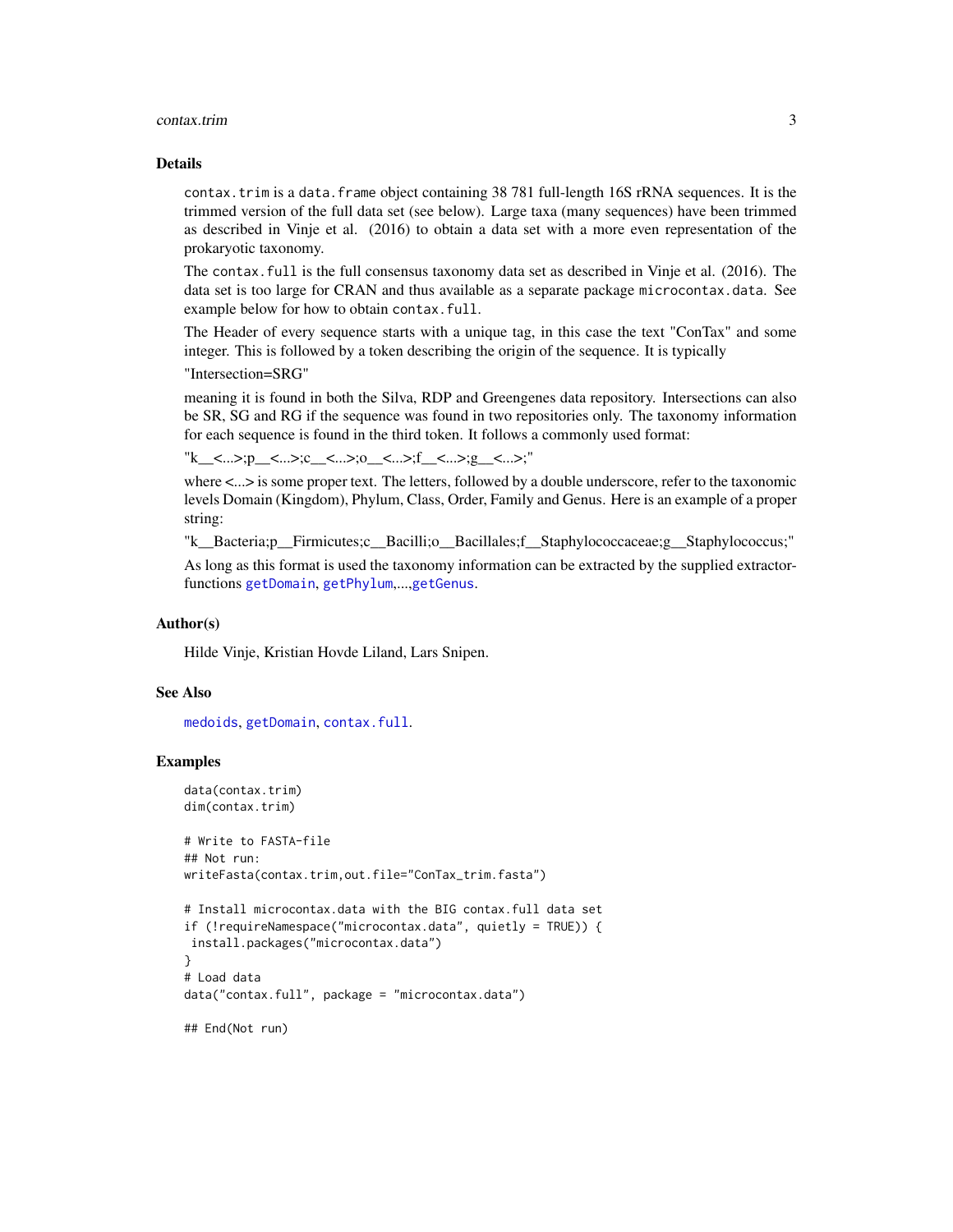<span id="page-3-0"></span>

Converts a genus to a string containing the full taxonomy.

#### Usage

```
fullTaxonomy(genera)
```
#### Arguments

genera A vector of texts, the genera names to look up.

#### Details

The argument genera must consist of names in the Genus column of the data set [taxonomy.table](#page-7-1).

"k\_<...>;p\_<...>;c\_<...>;o\_<...>;f\_<...>;g\_<...>;"

where <...> is some proper text.

#### Value

A character vector containing the taxonomy information.

#### Author(s)

Lars Snipen.

#### See Also

[taxonomy.table](#page-7-1), [genusLookup](#page-4-1).

#### Examples

```
genera <- c("Bacillus","Clostridium","Hyphomonas")
fullTaxonomy(genera)
```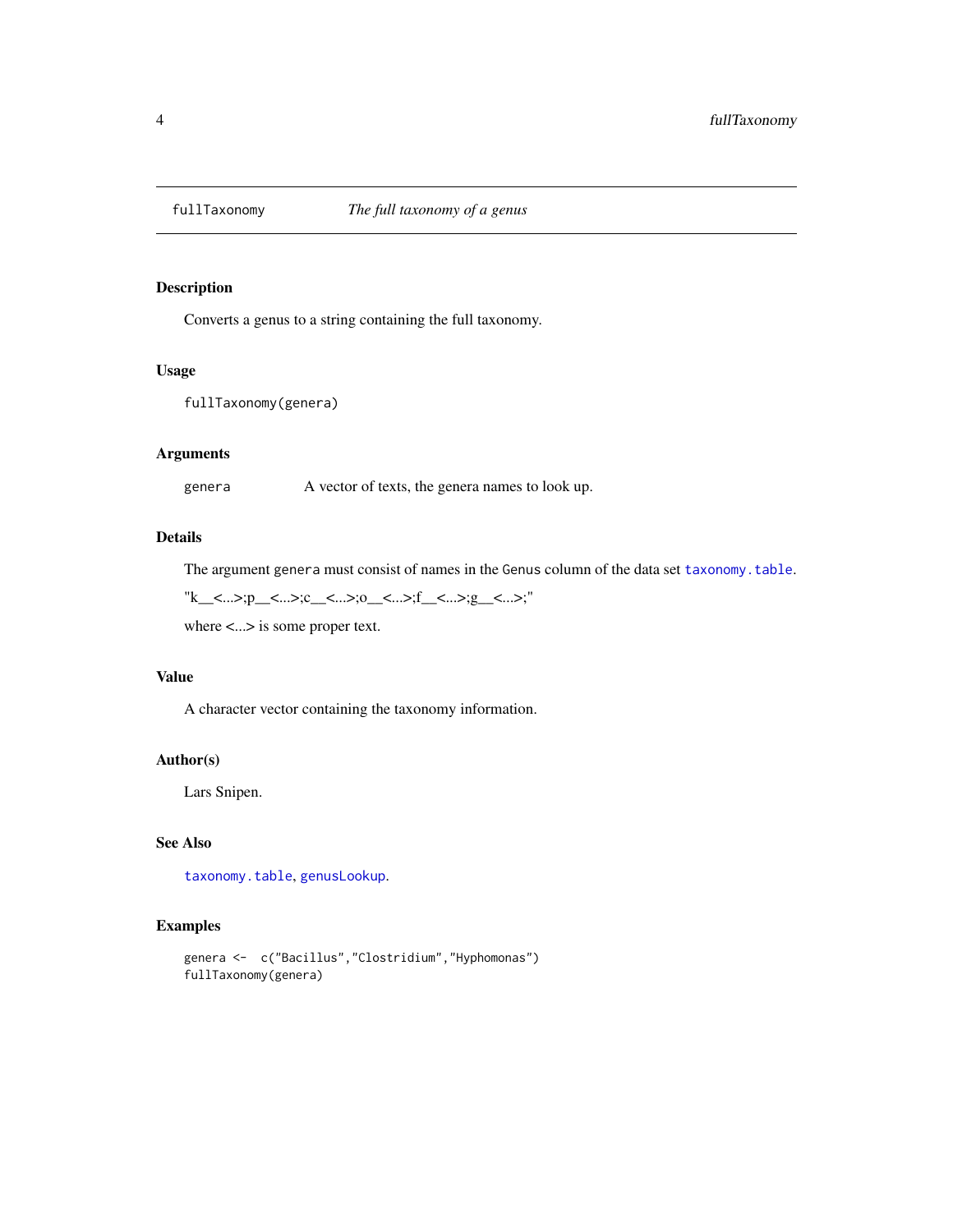<span id="page-4-1"></span><span id="page-4-0"></span>

Extracting taxonomic information from the [taxonomy.table](#page-7-1).

#### Usage

genusLookup(genera, rank = "Phylum")

#### Arguments

| genera | A vector of texts, the genera names to look up.      |
|--------|------------------------------------------------------|
| rank   | A single text, the level of the taxonomy to look up. |

#### Details

Function for looking up higher-level taxonomy of specified genera.

The argument genera must consist of names in the Genus column of the data set [taxonomy.table](#page-7-1).

#### Value

A character vector containing the taxonomy information. Names in genera not recognized will return NA. Please note that there are some cases of un-assigned taxonomy at some ranks (Class, Order or Family), this is returned as "unknown".

#### Author(s)

Hilde Vinje, Lars Snipen.

#### See Also

[taxonomy.table](#page-7-1).

#### Examples

```
genus <- c("Acidilobus","Nitrosopumilus","Hyphomonas")
genusLookup(genus, rank = "Phylum")
genusLookup(genus, rank = "Class")
```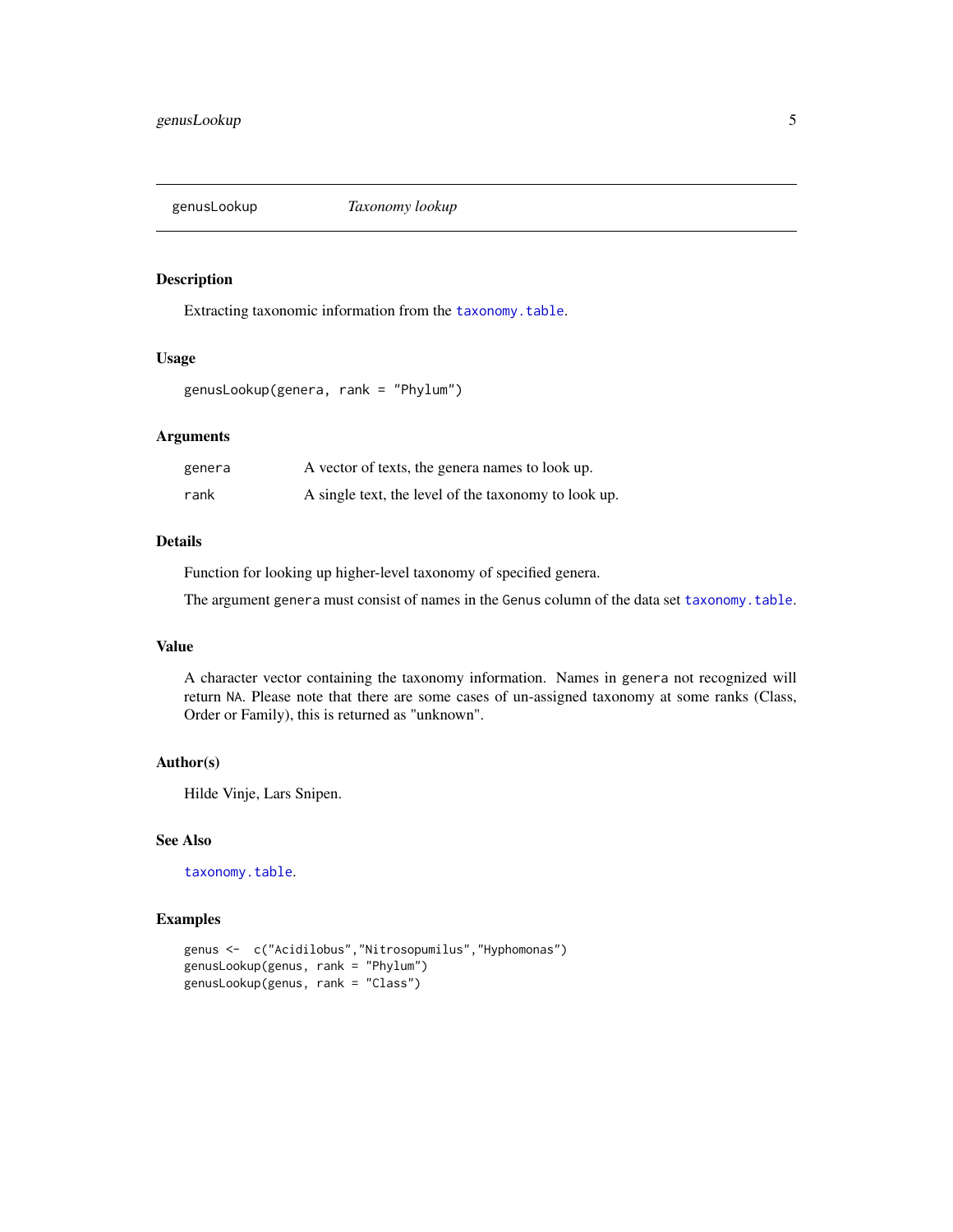<span id="page-5-2"></span><span id="page-5-1"></span><span id="page-5-0"></span>

Extracting taxonomic information from ConTax data sets.

#### Usage

```
getDomain(header)
getPhylum(header)
getClass(header)
getOrder(header)
getFamily(header)
getGenus(header)
getTag(header)
getTaxonomy(header)
```
#### Arguments

header A vector of texts, typically the Header from a table, containing taxonomy information in the proper format.

#### Details

The ConTax data sets are tables in the FASTA format (see [readFasta](#page-0-0)), where the Header column contains texts according to a strict format.

The header always starts with a short text, a Tag, which is a unique identifier for every sequence. The function getTag will extract this from the header.

After the Tag follows one or more tokens. One of these tokens must be a string with the following format:

"k\_\_<...>;p\_\_<...>;c\_\_<...>;o\_\_<...>;f\_\_<...>;g\_\_<...>;"

where  $\langle \dots \rangle$  is some proper text. Here is an example of a proper string:

"k\_\_Bacteria;p\_\_Firmicutes;c\_\_Bacilli;o\_\_Bacillales;f\_\_Staphylococcaceae;g\_\_Staphylococcus;"

The functions getDomain, ..., getGenus extracts the corresponding information from the header. getTaxonomy combines all taxonomy extractors, combines these in a table and imputes missing taxa with parent taxa.

#### Value

A vector containing the sub-texts extracted from each header text, but getTaxonomy returns a table with the full taxonomy, one row for each input header

#### Author(s)

Lars Snipen.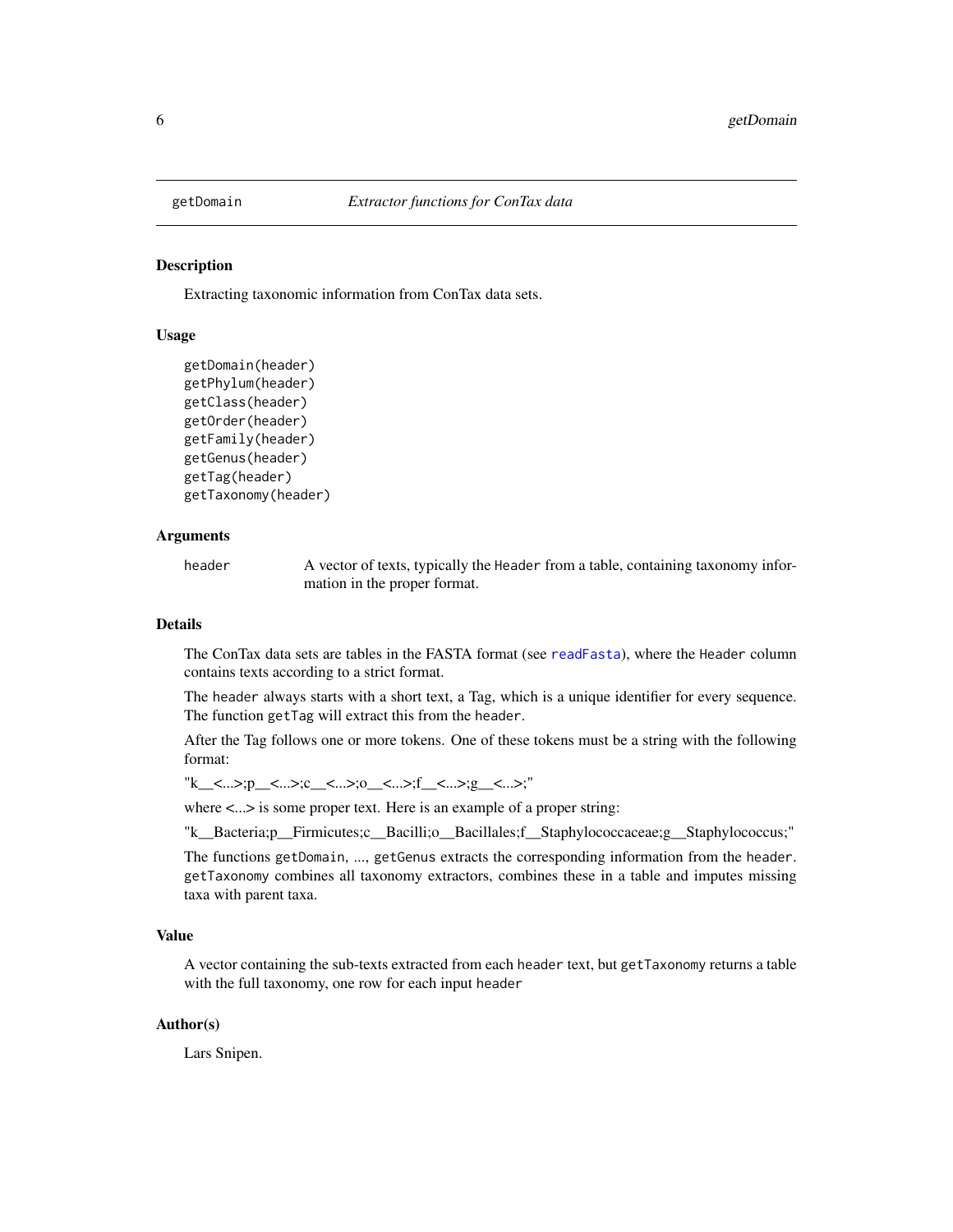#### <span id="page-6-0"></span>medoids **7**

#### See Also

[contax.trim](#page-1-1), [medoids](#page-6-1).

#### Examples

```
data(contax.trim)
getTag(contax.trim$Header)
getGenus(contax.trim$Header)
getPhylum(contax.trim$Header)
```
<span id="page-6-1"></span>medoids *The ConTax medoids*

#### Description

The genus medoids from the ConTax data set.

#### Usage

data(medoids)

#### Details

medoids is a data.frame object containing the medoide sequences for each genus in the ConTax data sets (both contax.trim and contax.full).

The medoide sequence in a genus is the sequence having the smallest sum of distance to all other members of the same genus. Thus, it is the sequence closest to the centre of the genus. The medoids can be used as the representative of each genus, e.g. for building trees for the entire taxonomy.

The taxonomy information for each sequence can be extracted from the Header column by the supplied extractor-functions [getDomain](#page-5-1), [getPhylum](#page-5-2),...,[getGenus](#page-5-2).

#### Author(s)

Hilde Vinje, Kristian Hovde Liland, Lars Snipen.

#### See Also

[contax.full](#page-0-0), [getDomain](#page-5-1).

#### Examples

data(medoids) summary(medoids)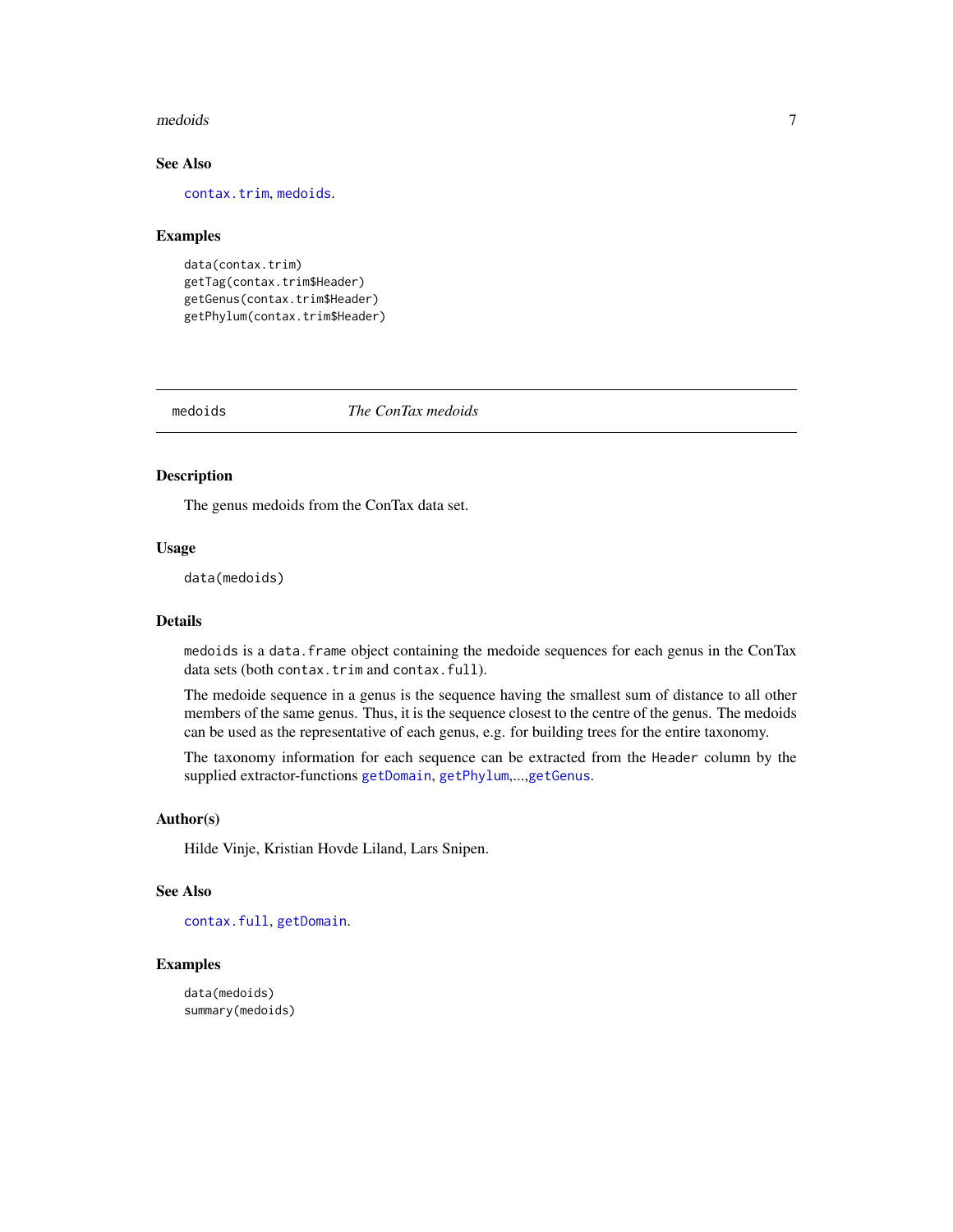<span id="page-7-1"></span><span id="page-7-0"></span>

A data frame consisting of the taxonomy information used in the ConTax data sets.

#### Usage

data(taxonomy.table)

#### Details

taxonomy.table is a data.frame consisting of the seven columns Domain, Phylum, Class, Order, Family, Genus and LPSN. The first six are taxonomy informations, the last is "Yes" or "No" indiocating if the Genus listed is also found in the List of prokaryotic names with standing in nomenclature (LPSN) database, see http://www.bacterio.net/.

Each row contains the taxonomy information for a genus, hence the number of rows equals the number of unique genera.

To quickly look-up the higher rank taxonomy for a given genus, see the function [genusLookup](#page-4-1).

#### Author(s)

Hilde Vinje, Kristian Hovde Liland, Lars Snipen.

#### See Also

[genusLookup](#page-4-1), [contax.full](#page-0-0), [contax.trim](#page-1-1), [getDomain](#page-5-1).

#### Examples

```
data(taxonomy.table)
dim(taxonomy.table)
taxonomy.table[1:10,]
genusLookup(taxonomy.table$Genus[1:10], rank = "Family")
```